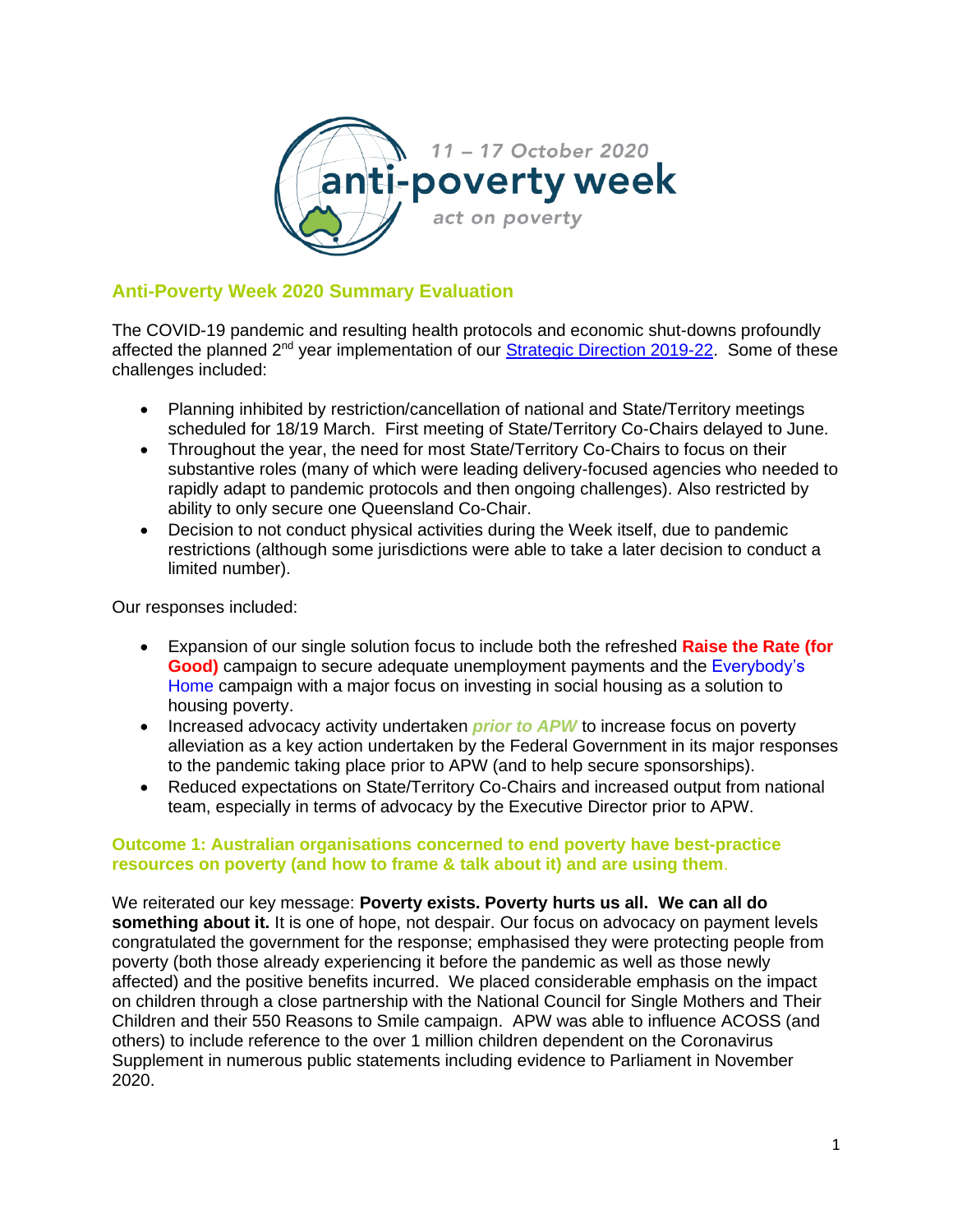We continued to embed our new logo and all our materials reflected the quide we developed in 2019 **How We talk About Poverty** plus updates on framing COVID-19 and UK framing research on homelessness.

We strengthened our 2019 website with new resource pages on special pages Everybody's Home and Poverty and COVID-19. The latter included 6 [Poverty, COVID-19 and](https://antipovertyweek.org.au/wp-content/uploads/2020/09/23SeptfinalAPW-Briefing-Poverty-Unemployment-COVID-19.pdf)  [Unemployment](https://antipovertyweek.org.au/wp-content/uploads/2020/09/23SeptfinalAPW-Briefing-Poverty-Unemployment-COVID-19.pdf) briefings and a [Poverty, COVID-19 and Health](https://antipovertyweek.org.au/wp-content/uploads/2020/04/APW-17420-Poverty-Health-and-COVID-19.pdf) briefing. 30 social media tiles were created and shared between July and the end of APW in addition to 2 short videos on child poverty and rent assistance (see [APW 2020 Webinars and Promotional Material\)](https://antipovertyweek.org.au/wp-content/uploads/2022/04/More-from-APW-2020-on-website.pdf). We updated 3 of our **[Fast Facts](https://antipovertyweek.org.au/resources/fast-facts/)** on different aspects poverty and created a new one: [Poverty and](https://antipovertyweek.org.au/wp-content/uploads/2020/09/APW-Poverty-and-Housing-Fast-Fact-September-2020.pdf)  [Housing](https://antipovertyweek.org.au/wp-content/uploads/2020/09/APW-Poverty-and-Housing-Fast-Fact-September-2020.pdf) and updated links to **[key poverty research.](https://antipovertyweek.org.au/resources/poverty-in-australia/)** We created and sent our key messages and information about poverty in 14 eNews sent out to our national database of 1,600 with a strong emphasis on the two solutions. State/Territory Co-Chairs were provided with 3 briefings with key statistics by jurisdiction.

"*I just wanted to quickly say how incredibly timely and useful the details below are, as we prepare to meet with NSW Ministers next week*." Email received from NSW Vinnies after 28 May eNews

*"The Fast Facts are really useful, I've downloaded a lot of them – so clear and comprehensively referenced as well."* Casting researcher for TV production company making documentary for SBS about what life really is like for Australians living on the breadline, November 2020.

**Outcome 2**: **The Australian community has an increased understanding of the causes and consequences of poverty and at least 3 effective solutions to end it.**

Anti-Poverty Week initiated and facilitated an **[Australia at Home](https://australiaathome.com.au/)** webinar focused on poverty on 25/5/20. (Over 240 people joined live and were able to ask questions through the chat). On 23/6/20 CEDA released their podcast [Poverty and COVID-19,](https://anchor.fm/ceda/episodes/Poverty-and-COVID-19--Toni-Wren--Executive-Director-of-Anti-Poverty-Week-efq2s8) which featured an interview of APW Exec Director by the CEDA CEO. They also retweeted the podcast during APW.

Two national reports launched in APW 2020 received considerable media coverage – the **Foodbank 2020 Hunger Report** and Anglicare Australia's **2020 Jobs Availability Snapshot**. We also created "**Speaking up to end poverty in 2020 – hear our voice!**" a collection of videos on our [APW YouTube channel](https://www.youtube.com/channel/UCE2VcqPNjKIztZJWl4sEh6Q/featured) for sharing: Some were played at webinars during the week and others were shared on Facebook and Twitter.

In 2020 we counted ~160 separate media items during APW, published in ~360 online articles and heard over ~ 280 TV or radio outlets. We also had significant coverage between the end of May and August ahead of APW – 13 items in total.

We reached non-progressive media outlets including The Australian (3 articles in July) and mentions in two AFR articles; professional women via a feature article on Mamamia and an Op Ed by APW Exec Director on Women's Agenda, 25/8/20 [Now is not the time to cut payments.](https://womensagenda.com.au/latest/shaky-employment-recovery-not-the-time-to-cut-payments-especially-for-women-at-the-forefront-of-care-job-losses/) We also received considerable coverage by media opinion leader Laura Tingle including through a number of articles including 18/7/20 As debate rages over coronavirus supplements. [almost 2.5 million people could find themselves](https://www.abc.net.au/news/2020-07-18/australia-coronavirus-supplement-jobkeeper-children-in-poverty/12467672) in poverty and an interview with APW Exec Director on 7.30 Report in APW [\(New data shows where the newly unemployed can be found](https://www.abc.net.au/7.30/new-data-shows-where-the-newly-unemployed-can-be/12767860) and then online story posted 16/10, [Unemployment surges in more affluent areas\)](https://www.abc.net.au/news/2020-10-16/data-analysis-reveals-jump-in-joblessness-in-affluent-areas/12774034).

**Outcome 3: Collective action to end poverty has been taken in the weeks around 17 October each year, particularly around the nominated solution and targeted at key decision-makers and the audiences that influence them.**